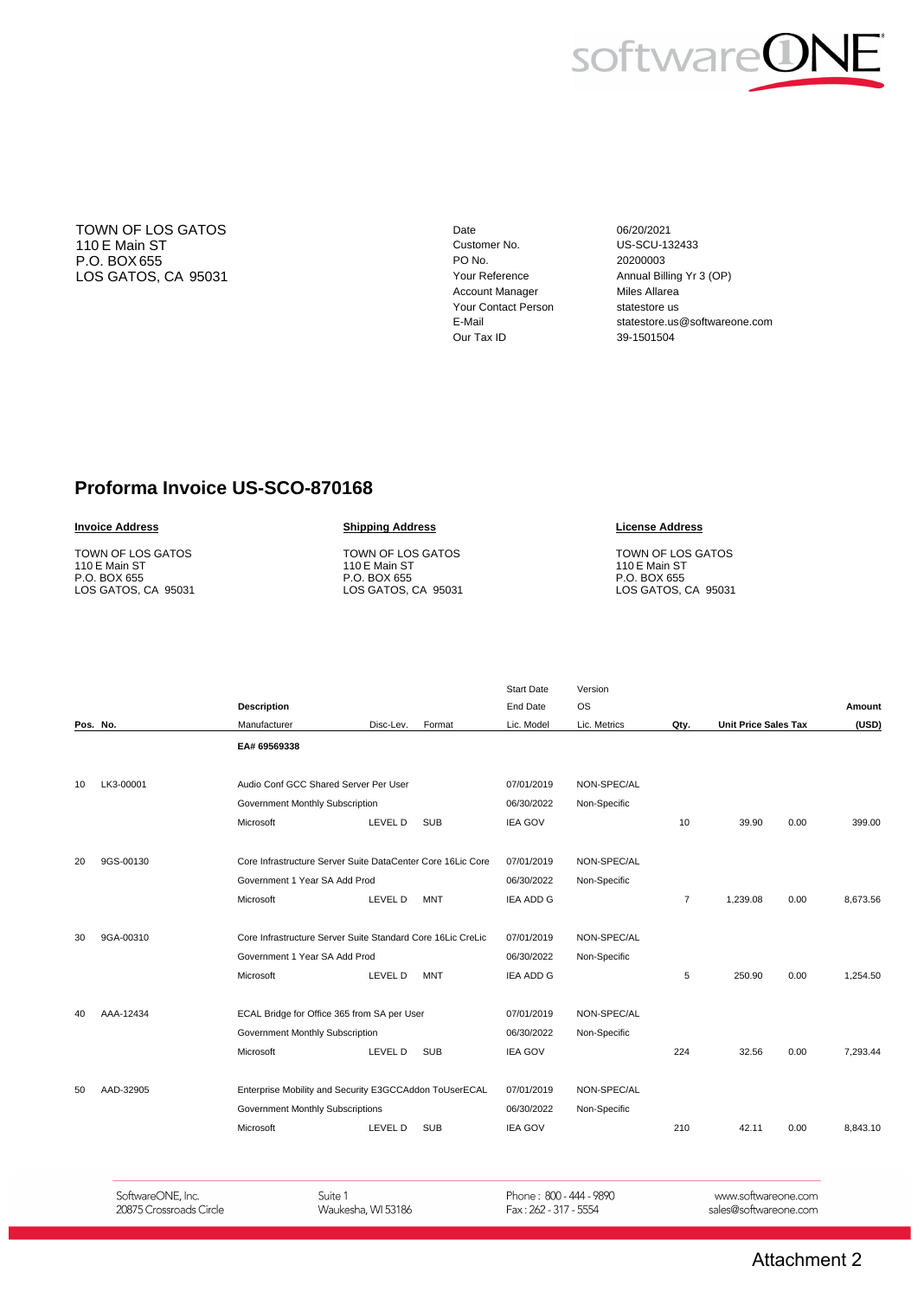

## Proforma Invoice US-SCO-870168

|     |               |                                                  |                |              | <b>Start Date</b> | Version      |      |                             |      |           |
|-----|---------------|--------------------------------------------------|----------------|--------------|-------------------|--------------|------|-----------------------------|------|-----------|
|     |               | <b>Description</b>                               |                |              | End Date          | <b>OS</b>    |      |                             |      | Amount    |
|     | Pos. No.      | Manufacturer                                     | Disc-Lev.      | Format       | Lic. Model        | Lic. Metrics | Qty. | <b>Unit Price Sales Tax</b> |      | (USD)     |
| 60  | 312-02257     | Exchange Server Standard                         |                |              | 07/01/2019        | NON-SPEC/AL  |      |                             |      |           |
|     |               | Government 1 Year SA Add Prod                    |                |              | 06/30/2022        | Non-Specific |      |                             |      |           |
|     |               | Microsoft                                        | LEVEL D        | <b>MNT</b>   | <b>IEA ADD G</b>  |              | 1    | 117.86                      | 0.00 | 117.86    |
| 70  | 3GU-00001     | Office 365 Exchange ATP for Gov ShrdSvr per User |                |              | 07/01/2019        | NON-SPEC/AL  |      |                             |      |           |
|     |               | Government Monthly Subscription                  |                |              | 06/30/2022        | Non-Specific |      |                             |      |           |
|     |               | Microsoft                                        | LEVEL D        | <b>SUB</b>   | <b>IEA GOV</b>    |              | 224  | 17.01                       | 0.00 | 3,810.24  |
| 80  | 7R6-00001     | Office 365 Gov E1 From SA Shared Server per User |                |              | 07/01/2019        | NON-SPEC/AL  |      |                             |      |           |
|     |               | Government Monthly Subscription                  |                |              | 06/30/2022        | Non-Specific |      |                             |      |           |
|     |               | Microsoft                                        | LEVEL D        | <b>SUB</b>   | EA GOV            |              | 50   | 59.61                       | 0.00 | 2,980.50  |
| 90  | AAA-11924     | Office 365 Gov E3 from SA ShrdSvr per User       |                |              | 07/01/2019        | NON-SPEC/AL  |      |                             |      |           |
|     |               |                                                  |                |              |                   |              |      |                             |      |           |
|     |               | Government Monthly Subscription                  |                |              | 06/30/2022        | Non-Specific |      |                             |      |           |
|     |               | Microsoft                                        | LEVEL D        | <b>SUB</b>   | <b>IEA GOV</b>    |              | 174  | 169.40                      | 0.00 | 29,475.60 |
| 100 | 7MS-00001     | Project Online Professional Gov per User         |                |              | 07/01/2019        | NON-SPEC/AL  |      |                             |      |           |
|     |               | Government Monthly Subscription Add Prod         |                |              | 06/30/2022        | Non-Specific |      |                             |      |           |
|     |               | Microsoft                                        | LEVEL D        | <b>SUB</b>   | IEA ADD G         |              | 2    | 254.10                      | 0.00 | 508.20    |
|     | DDJ-00001     |                                                  |                |              |                   |              |      |                             |      |           |
| 110 |               | Power BI Pro ShrdSvr per User                    | 07/01/2019     | NON-SPEC/AL  |                   |              |      |                             |      |           |
|     |               | Government Monthly Subscription                  |                |              | 06/30/2022        | Non-Specific |      |                             |      |           |
|     |               | Microsoft                                        | <b>LEVEL D</b> | <b>SUB</b>   | <b>IEA GOV</b>    |              | 1    | 84.58                       | 0.00 | 84.58     |
|     | 120 5HU-00216 | Skype for Business Server                        |                |              | 07/01/2019        | NON-SPEC/AL  |      |                             |      |           |
|     |               | Government 1 Year SA Add Prod                    |                |              | 06/30/2022        | Non-Specific |      |                             |      |           |
|     |               | Microsoft                                        | LEVEL D        | <b>MNT</b>   | <b>IEA ADD G</b>  |              | 1    | 607.88                      | 0.00 | 607.88    |
| 130 | H04-00268     | SharePoint Server                                |                |              | 07/01/2019        | NON-SPEC/AL  |      |                             |      |           |
|     |               | Government 1 Year SA Add Prod                    |                |              | 06/30/2022        | Non-Specific |      |                             |      |           |
|     |               | Microsoft                                        | <b>LEVEL D</b> | MNT          | IEA ADD G         |              | 1    | 1,132.54                    | 0.00 | 1,132.54  |
| 140 | 359-00961     | SQL User CAL only                                |                |              | 07/01/2019        | NON-SPEC/AL  |      |                             |      |           |
|     |               | Government 1 Year SA Add Prod                    |                |              | 06/30/2022        | Non-Specific |      |                             |      |           |
|     |               | Microsoft                                        | LEVEL D        | MNT          | IEA ADD G         |              | 160  | 31.81                       | 0.00 | 5,089.60  |
|     |               |                                                  |                |              |                   |              |      |                             |      |           |
| 150 | 228-04433     | <b>SQL Server Standard</b>                       |                |              | 07/01/2019        | NON-SPEC/AL  |      |                             |      |           |
|     |               | Government 1 Year SA Add Prod                    |                |              | 06/30/2022        | Non-Specific |      |                             |      |           |
|     |               | Microsoft                                        | LEVEL D        | <b>MNT</b>   | IEA ADD G         |              | 3    | 136.77                      | 0.00 | 410.31    |
|     | 160 9K4-00003 | Visio Online Plan2 From SAGCC ShrdSvr MVL PerUsr |                |              | 07/01/2019        | NON-SPEC/AL  |      |                             |      |           |
|     |               | Government Monthly Subscription Added Prod       | 06/30/2022     | Non-Specific |                   |              |      |                             |      |           |
|     |               | Microsoft                                        | LEVEL D        | SUB          | IEA ADD G         |              | 7    | 107.96                      | 0.00 | 755.72    |
|     | 170 6VC-01254 | Windows Remote Desktop Services User CAL only    |                |              | 07/01/2019        | NON-SPEC/AL  |      |                             |      |           |
|     |               | Government 1 Year SA Add Prod                    |                |              | 06/30/2022        | Non-Specific |      |                             |      |           |
|     |               | Microsoft                                        | <b>LEVEL D</b> | MNT          | IEA ADD G         |              | 64   | 20.16                       | 0.00 | 1,290.24  |
|     |               |                                                  |                |              |                   |              |      |                             |      |           |

SoftwareONE, Inc.<br>20875 Crossroads Circle

Suite 1 Waukesha, WI 53186 Phone : 800 - 444 - 9890<br>Fax : 262 - 317 - 5554

www.softwareone.com sales@softwareone.com